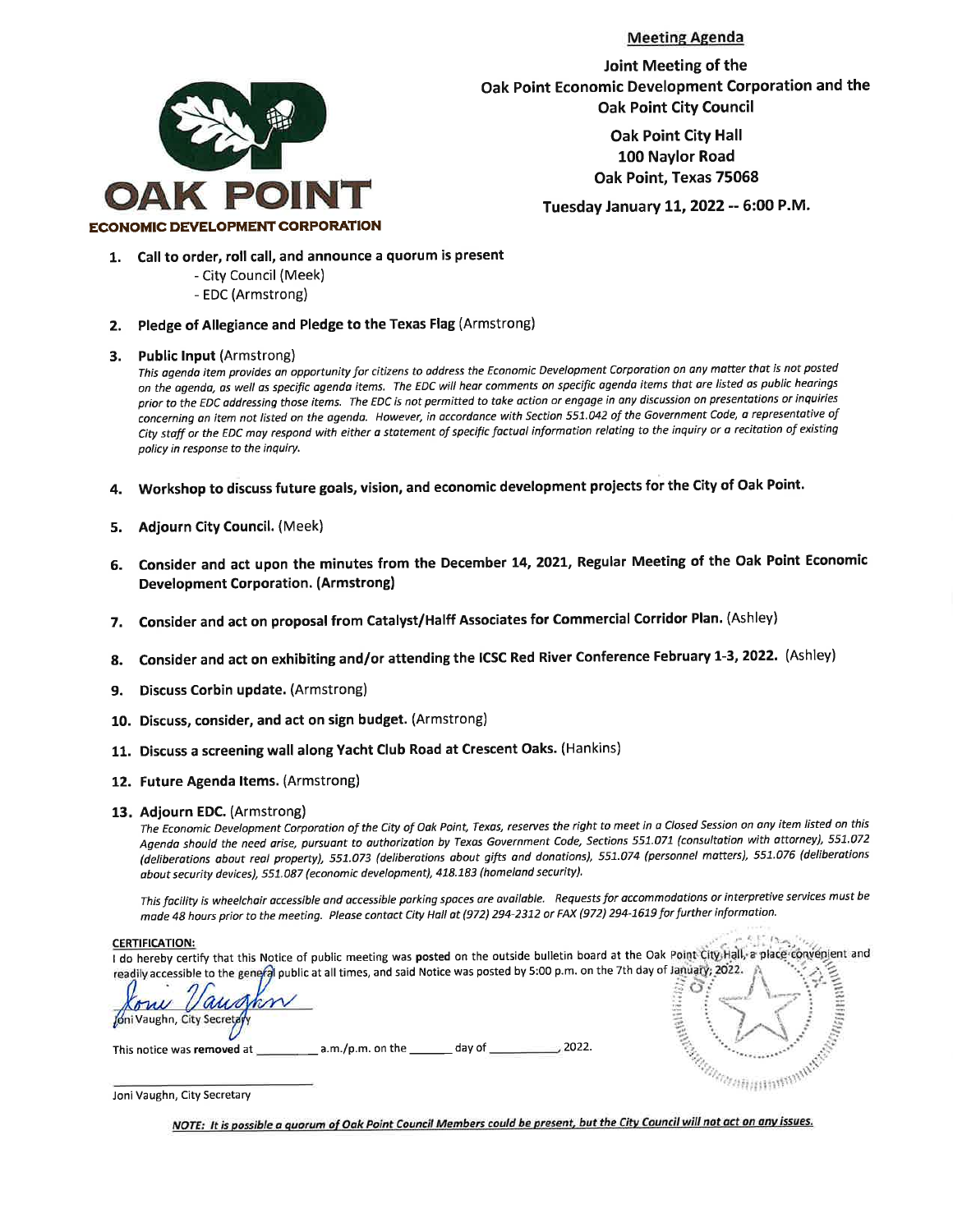

**Meeting Minutes Oak Point Economic Development Corporation**

> **Oak Point City Hall 100 Naylor Road Oak Point, Texas 75068**

**Tuesday, December 14, 2021 -- 6:00 P.M**

#### 1. **Call to order, roll call, and announce a quorum is present.**

President Armstrong called the meeting to order at 6:02 p.m. with the following roll call:

Deborah Armstrong President Present James Hankins Vice President Present Scott Dufford Council Liaison Present Lou Americo Director Present Debbie Peterman Director Present Don Lindemann Director Present Kevin Tam **Director Present** 

City staff present: Stephen Ashley **City Manager** 

Jennifer Henry Court Clerk/Administrative Assistant

City Council present: David McBeth

And with a quorum present the following items were addressed:

### **2. Pledge of Allegiance and Pledge to the Texas Flag.** President Armstrong led the Pledge of Allegiance and the Pledge to the Texas Flag.

- 3. **Public Input.** No public input.
- **4. Consider and act upon the minutes from the December 14, 2021 Meeting of the Oak Point Economic Development Corporation.**

Council Liaison Dufford made a motion to approve the minutes of the December 14, 2021 Meeting of the Oak Point Economic Development Corporation; motion seconded by Director Tam.

#### **Motion Passed 7-0**

- **5. Review and discuss a financial report of the Oak Point Economic Development Corporation**. City Manager Ashley presented the financial report and answered questions.
- 6. **Discussion, and update from Corbin Design.**

**Jeff Frank & Moira O`Polka joined in attendance via Zoom**. All attendees of the Board and staff introduced themselves. Council Member David McBeth & John Lusk were also in attendance. Jeff & Moira gave a presentation based on previous discussions with the board. 3 concepts were presented with a  $3<sup>rd</sup>$ alternative. Each rendering could be scaled larger of smaller depending on the direction the EDC decided on. Natural colors and stone columns were the theme through out each concept with matching wayfinding and park signs. Price and budget were discussed as well. The estimate given was between \$110,000-\$150,000 for 2 park signs, 2 welcome signs, 5 wayfinding signs and 1 monument sign. The Board asked Corbin to send an itemized breakdown for the project. The Board also decided to defer action pending itemized cost breakdown and further discussion.

**7. Discussion, consider & act on RFQ received from Halff.**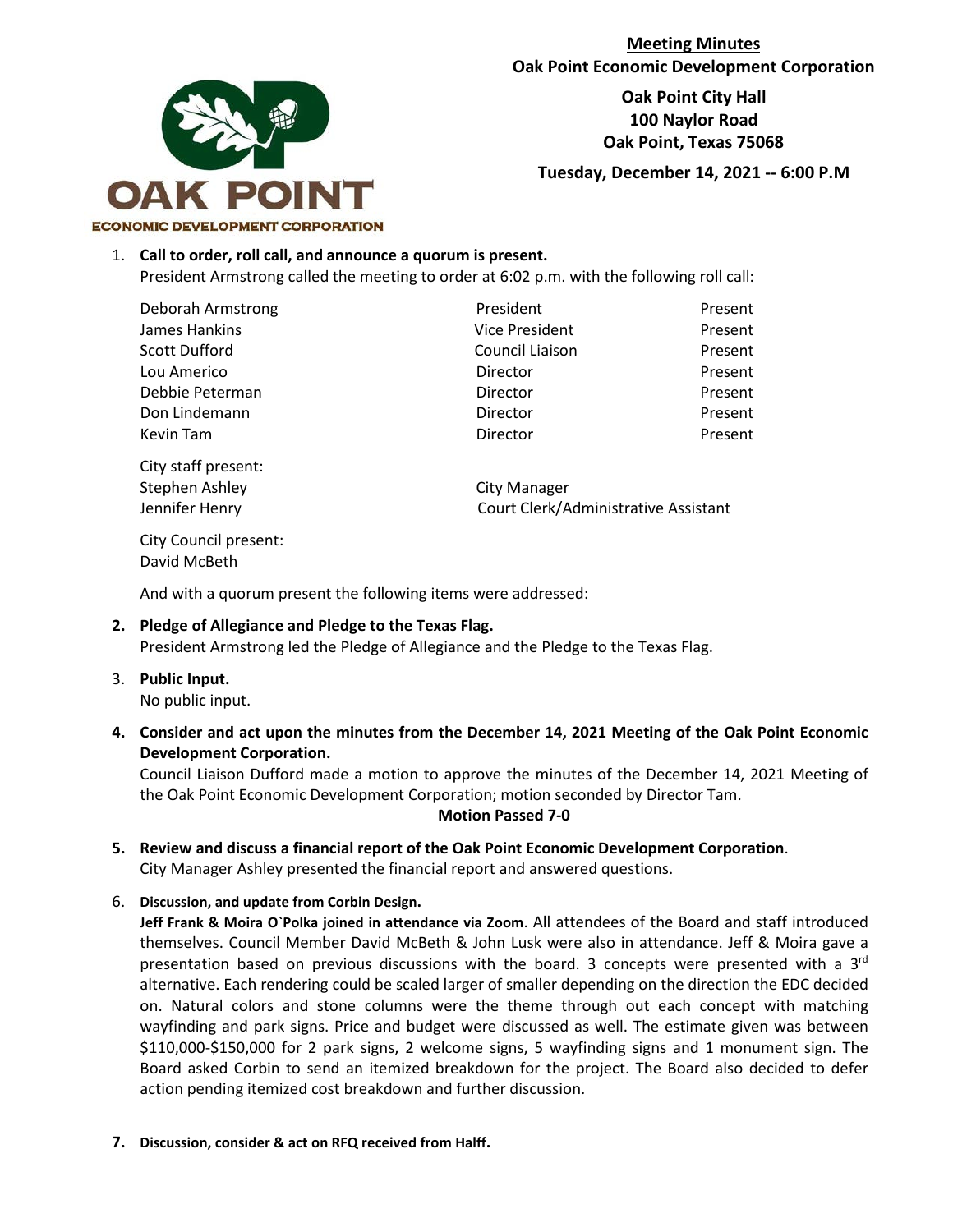City Manager Ashley recommended presenting the RFQ to City Council for approval to obtain a proposal from Halff. Vice President Hankins made a motion to present the RFQ to City Council for approval to obtain a proposal from Halff; motion seconded by President Armstrong.

#### **Motion Passed 7-0**

#### **8. Discussion regarding Starbucks**

City Manager Ashley gave the Board an update on the Starbucks. A lease was signed for the property on FM 720 next to the 7-11, the proposed concept plans still needs review, and the Board wanted to be certain that the "look & continuity" fit well with other city architecture.

### **9. Discussion, consider & act on Wayfinding/Monument Sign budgets**

**Budget was discussed during the Corbin Design Presentation-Corbin Design will** provide an itemized breakdown for the project. The Board also decided to defer action pending itemized cost breakdown and further discussion.

#### **10. Discuss Quarterly joint EDC/Council Meeting dates.**

The first joint EDC/Council meeting will be January 11, 2022 with the second meeting tentatively being April 12, 2022. Vice Present Hankins **mentioned a screen structure for the Crescent Oaks property off Naylor Road to make the area more aesthetically pleasing** Vice President Hankins suggested that that City Council consider the expansion of City Hall and other needs that the city may have in the near future.

### **11. Discuss possible topics to include on agendas of future meetings and the date of the next Economic Development Corporation meeting.**

**Corbin Follow up City Topics/what does the city need to be successful Budget on signs General update on City development and new projects including McCormick & Martingale** 

#### **12. Adjourn.**

President Armstrong adjourned the EDC meeting at 7:53 p.m.

Deborah Armstrong, President **ATTEST:**

\_\_\_\_\_\_\_\_\_\_\_\_\_\_\_\_\_\_\_\_\_\_\_\_\_\_\_\_\_\_\_\_

Jennifer Henry, EDC Secretary

\_\_\_\_\_\_\_\_\_\_\_\_\_\_\_\_\_\_\_\_\_\_\_\_\_\_\_\_\_\_\_\_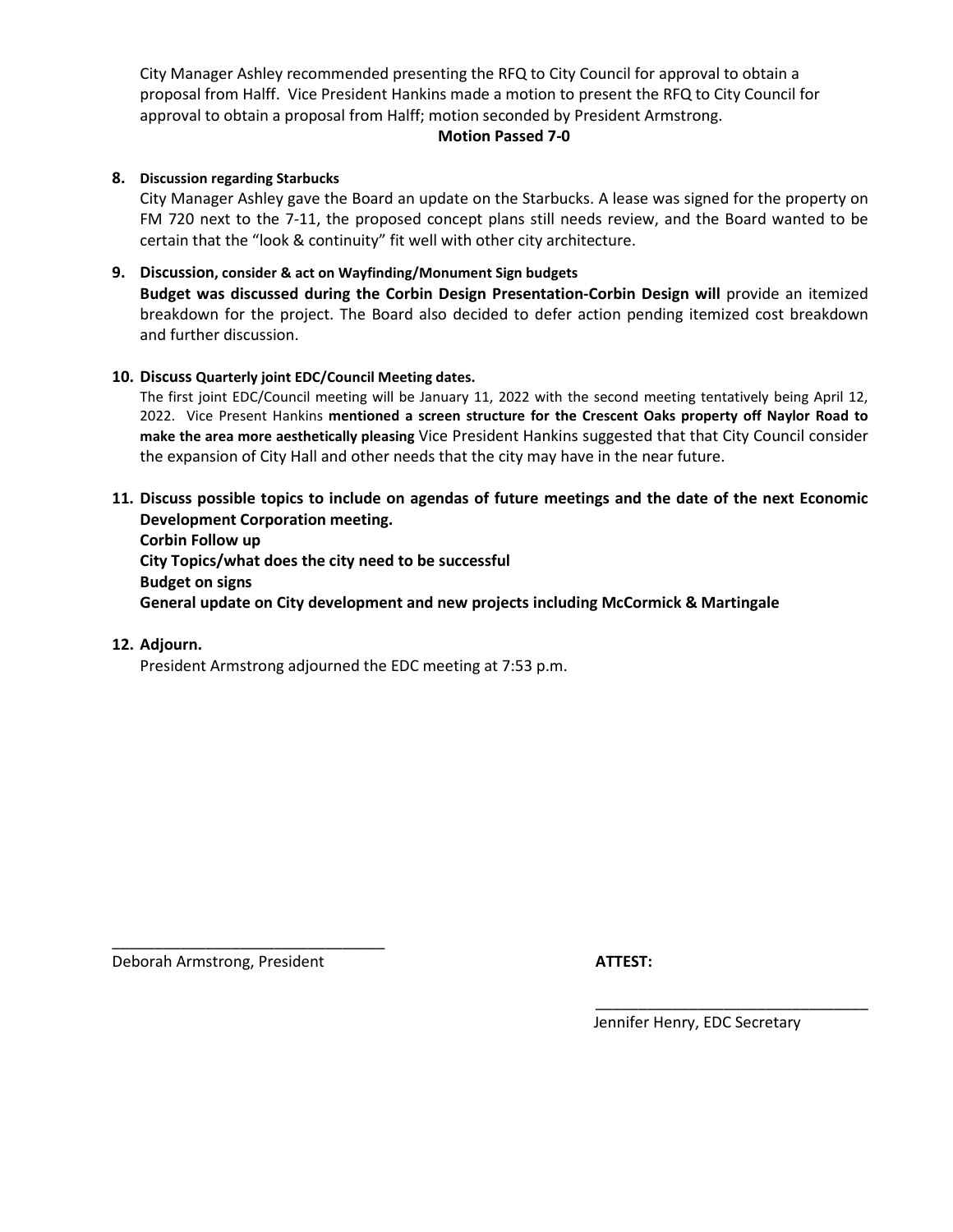



Create connections and catalyze deals with the innovators, dealmakers and changemakers driving the marketplaces industry forward in your region. Advance your business goals and experience the latest trends shaping the spaces where consumers shop, dine, work, play and gather.

# Save Up to \$200 with the Advance rate!

Registration Fees\*

Register at the Advance Rate (ends January 18, 2022) Member • \$450 Non-member • \$900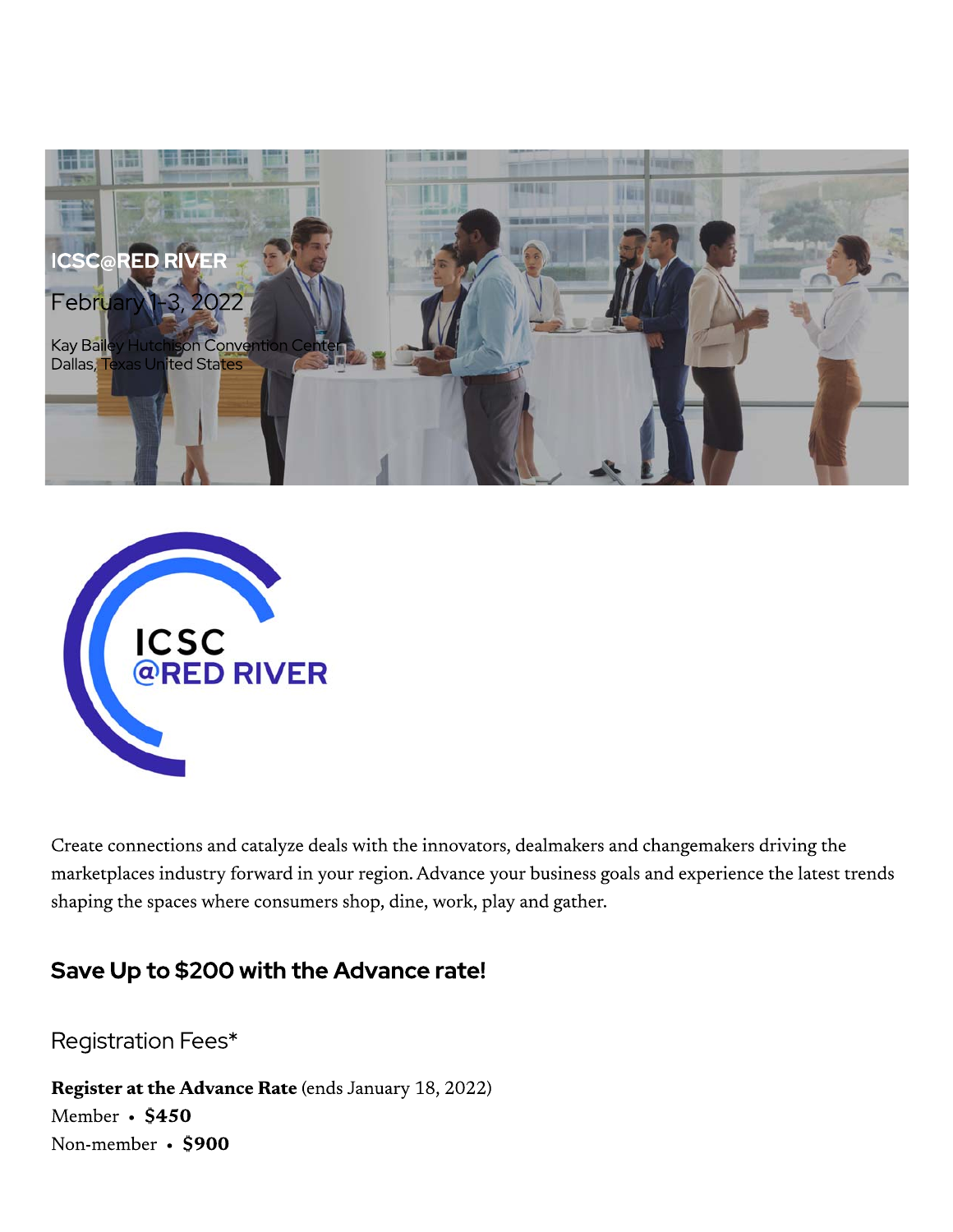Retailer Member • \$0 Student Member • \$50

**Standard Rate** (Registration closes January 27, 2022) Member • \$550 Non-member • \$1,100 Retailer Member • \$0 Student Member • \$50

\*All cancellations are subject to a \$100 cancellation fee for members and non-members; \$25 for student members. Refunds will not be given for cancellations received after January 27, 2022. All requests for refunds must be received by ICSC in writing.

## **Hotel Reservations**

In partnership with onPeak, ICSC's official hotel provider, we are offering discounted rates at select hotels. Hotel reservations for ICSC@RED RIVER will close January 10.

**Book Hotel** 

# **Exhibitor Information**

Direct all exhibitor inquiries to Carlos Baudett.

All live ICSC events will require proof of full vaccination or negative COVID-19 test within 48 hours of entry. Upon registration, attendees will receive instructions on how to submit proof of vaccination or test results prior to attendance. There will be no on-site registration for ICSC@REDRIVER.

ICSC is committed to bringing our event attendees together safely and with the proper health precautions in place. We continue to follow guidelines and recommendations by the Centers for Disease Control (CDC) and state and local governments on public events and gatherings.

Given the extremely contagious nature of COVID-19 and the fact that it is primarily transmitted by personto-person contact, ICSC has put several preventative measures in place to help reduce its spread. However, ICSC cannot guarantee that event attendees, exhibitors, vendors, or other participants will not become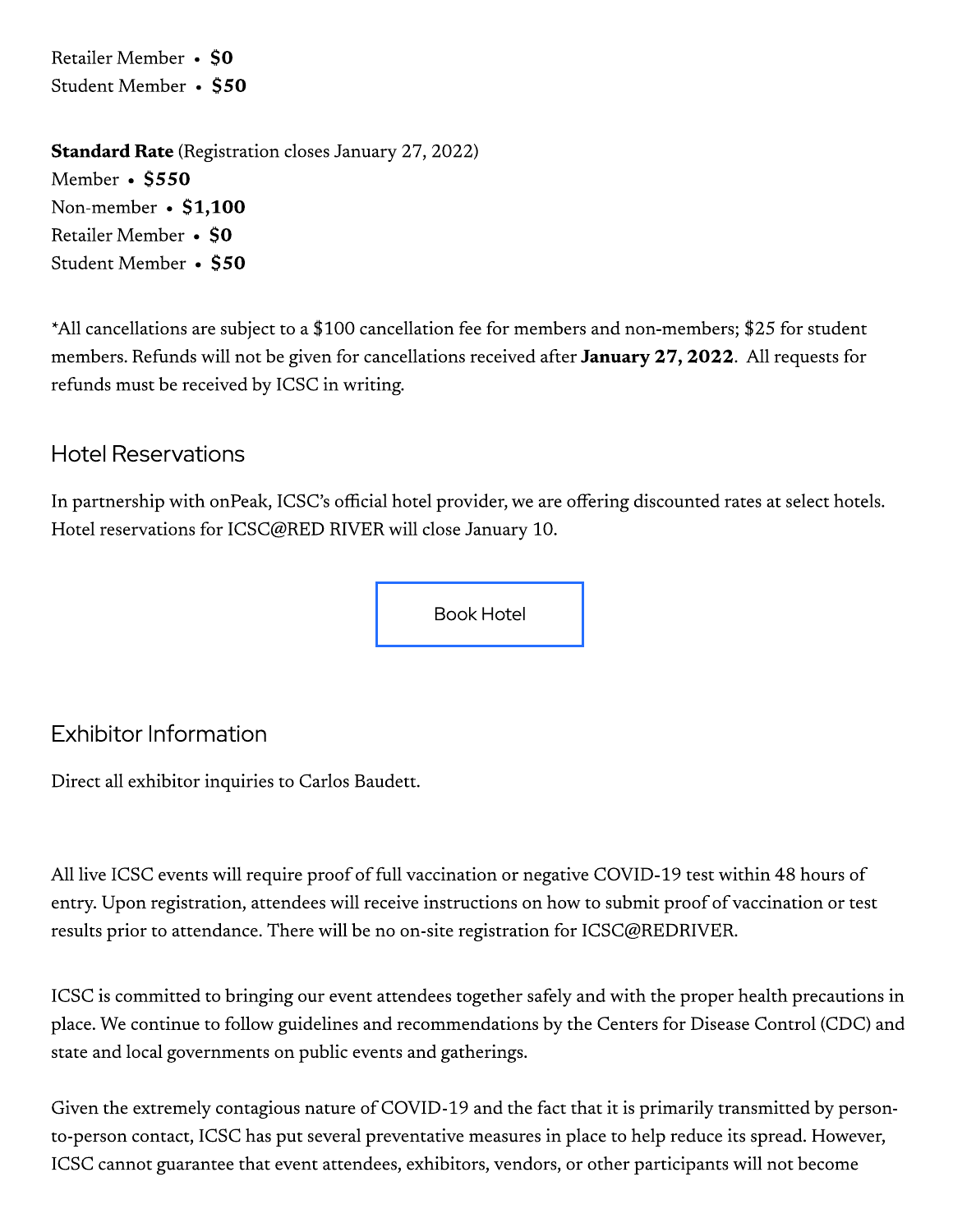infected with COVID-19, and by voluntarily attending an ICSC event, you accept and assume the risk of possible exposure or contraction of the same.

Read ICSC's Event Terms and Conditions for more information here.

Follow us for the latest event news and updates.



## **About this event series**

The ICSC@ event series is our signature regional two- to three-day gatherings of innovators and dealmakers, who are dedicated to strengthening communities and economies by bringing the spaces where consumers shop, dine, work, play and gather to life.

## **Details**

**Questions?** For more information, please call +1 844 728 ICSC or email info@icsc.com.

Event FAQs Add to calendar

Additional Resources

#### **Attendee List**

View

Attendee List (pdf)

Download

**Exhibitor List** 

View

### **Floor Plan**

View

## **Attending**

622 Registered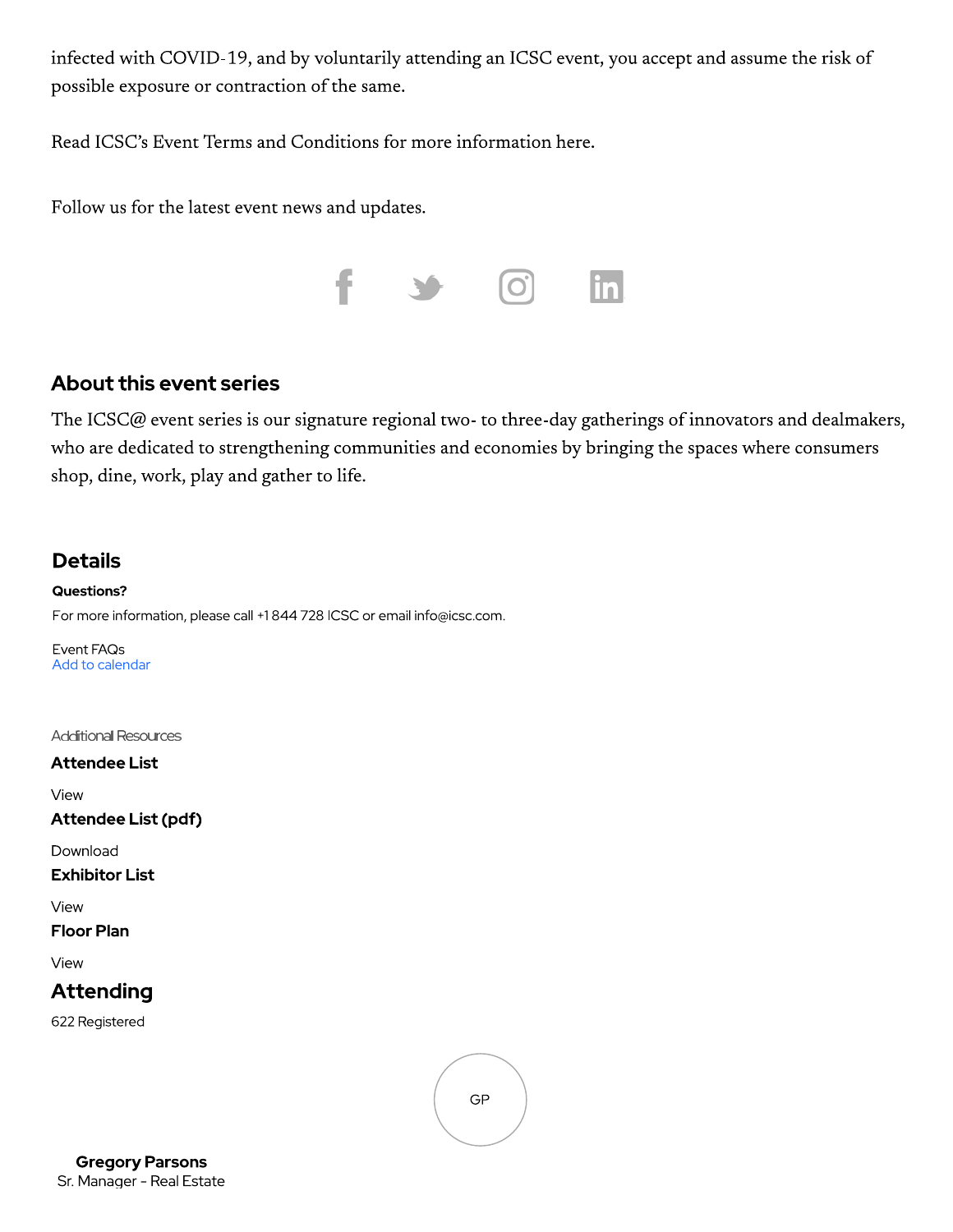EDC Dept. Name Activity Type<br>Acct. #: Advertising 50-850-880300  $21/22$ Fiscal Year

| QTY. DESCRIPTION                     | UNIT COST |           | <b>TOTAL COST JUSTIFICATION</b> |
|--------------------------------------|-----------|-----------|---------------------------------|
|                                      |           |           |                                 |
| Website annual maintenance fee       |           | 300.00    |                                 |
| General advetising-trade show booths |           | 10,000.00 |                                 |
|                                      |           | 25,000.00 |                                 |
| Monument sign                        |           | 6,000.00  |                                 |
| Way Finder signs                     |           |           |                                 |
|                                      |           |           |                                 |
|                                      |           |           |                                 |
|                                      |           |           |                                 |
|                                      |           |           |                                 |
|                                      |           |           |                                 |
|                                      |           |           |                                 |
|                                      |           |           |                                 |
|                                      |           |           |                                 |
|                                      |           |           |                                 |
|                                      |           |           |                                 |
|                                      |           |           |                                 |
|                                      |           |           |                                 |
|                                      |           |           |                                 |
|                                      |           |           |                                 |
|                                      |           |           |                                 |
|                                      |           |           |                                 |
|                                      |           |           |                                 |
|                                      |           |           |                                 |
|                                      |           |           |                                 |
|                                      |           |           |                                 |

41,300 Subtotal

TOTAL PROPOSAL 41,300

 $21/22$